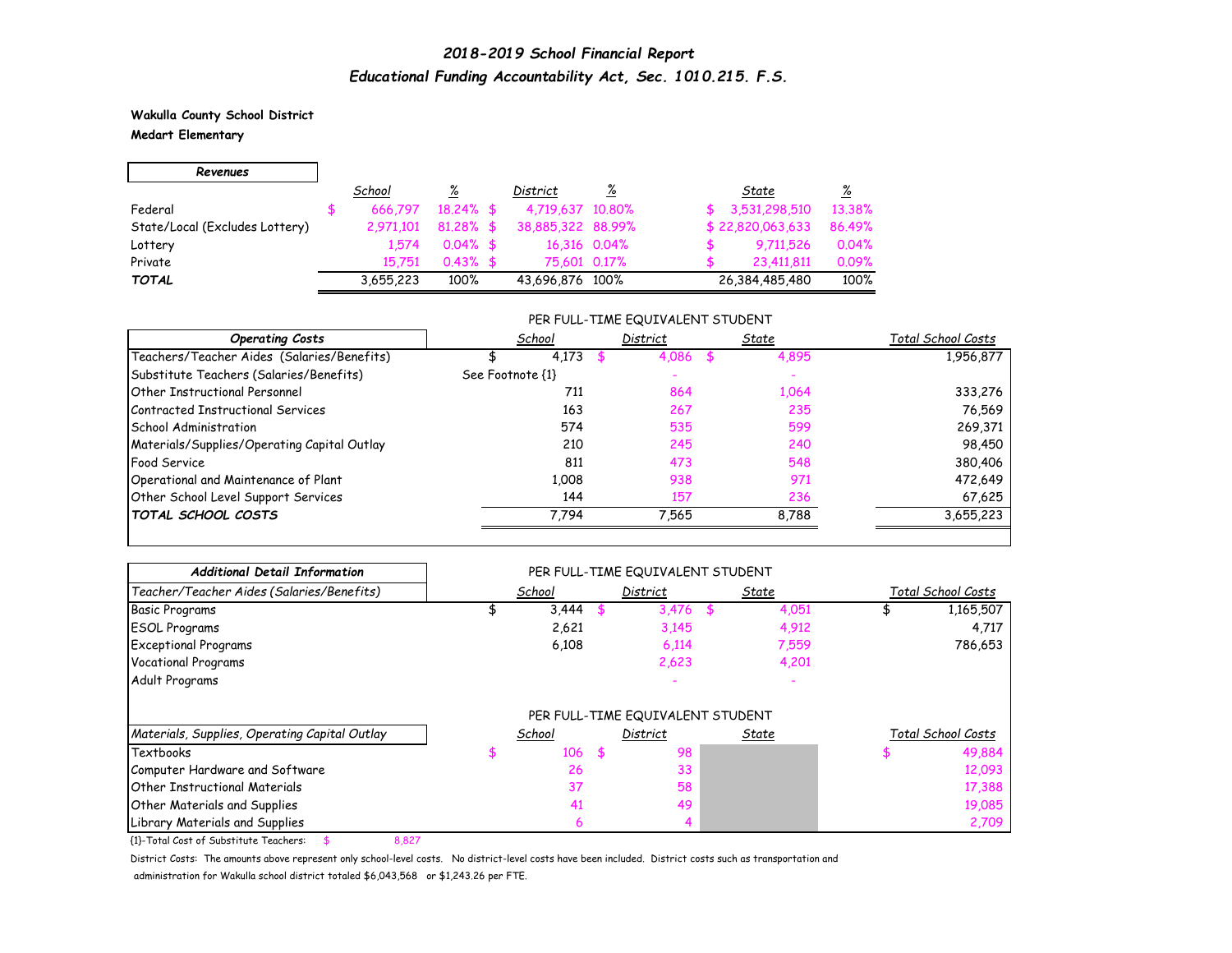**Wakulla County School District Riversprings Middle School**

| Revenues                       |           |              |                   |                 |                  |        |
|--------------------------------|-----------|--------------|-------------------|-----------------|------------------|--------|
|                                | School    | %            | District          | $\frac{\%}{\%}$ | State            | ℅      |
| Federal                        | 351.896   | $8.55\%$ \$  | 4,719,637 10,80%  |                 | 3,531,298,510    | 13.38% |
| State/Local (Excludes Lottery) | 3,758,010 | $91.32\%$ \$ | 38,885,322 88,99% |                 | \$22,820,063,633 | 86.49% |
| Lottery                        | 1.815     | $0.04\%$ \$  |                   | 16,316 0.04%    | 9.711,526        | 0.04%  |
| Private                        | 3.694     | $0.09%$ \$   | 75,601 0.17%      |                 | 23,411,811       | 0.09%  |
| <b>TOTAL</b>                   | 4.115.415 | 100%         | 43,696,876 100%   |                 | 26,384,485,480   | 100%   |

### PER FULL-TIME EQUIVALENT STUDENT

| <b>Operating Costs</b>                      | School           | District | State | Total School Costs |
|---------------------------------------------|------------------|----------|-------|--------------------|
| Teachers/Teacher Aides (Salaries/Benefits)  | 4,283            | 4,086    | 4,895 | 2,315,513          |
| Substitute Teachers (Salaries/Benefits)     | See Footnote {1} |          |       |                    |
| <b>Other Instructional Personnel</b>        | 1,077            | 864      | 1,064 | 582,326            |
| Contracted Instructional Services           | 171              | 267      | 235   | 92,251             |
| <b>School Administration</b>                | 426              | 535      | 599   | 230,378            |
| Materials/Supplies/Operating Capital Outlay | 203              | 245      | 240   | 109,877            |
| <b>Food Service</b>                         | 373              | 473      | 548   | 201,499            |
| Operational and Maintenance of Plant        | 914              | 938      | 971   | 494,106            |
| Other School Level Support Services         | 165              | 157      | 236   | 89,465             |
| TOTAL SCHOOL COSTS                          | 7,612            | 7.565    | 8,788 | 4,115,415          |

| <b>Additional Detail Information</b>          |        |     | PER FULL-TIME EQUIVALENT STUDENT |    |       |                    |
|-----------------------------------------------|--------|-----|----------------------------------|----|-------|--------------------|
| Teacher/Teacher Aides (Salaries/Benefits)     | School |     | District                         |    | State | Total School Costs |
| <b>Basic Programs</b>                         | 3,532  |     | 3,476                            | 55 | 4,051 | 1,570,709          |
| <b>ESOL Programs</b>                          |        |     | 3,145                            |    | 4,912 |                    |
| <b>Exceptional Programs</b>                   | 7,769  |     | 6,114                            |    | 7,559 | 744,804            |
| <b>Vocational Programs</b>                    |        |     | 2,623                            |    | 4,201 |                    |
| Adult Programs                                |        |     |                                  |    |       |                    |
|                                               |        |     | PER FULL-TIME EQUIVALENT STUDENT |    |       |                    |
| Materials, Supplies, Operating Capital Outlay | School |     | District                         |    | State | Total School Costs |
| Textbooks                                     | 90     | \$. | 98                               |    |       | 48,758             |
| Computer Hardware and Software                | 19     |     | 33                               |    |       | 10,297             |
| Other Instructional Materials                 | 32     |     | 58                               |    |       | 17,038             |
| <b>Other Materials and Supplies</b>           | 62     |     | 49                               |    |       | 33,784             |
| Library Materials and Supplies                |        |     |                                  |    |       | 987                |

{1}-Total Cost of Substitute Teachers: \$ 17,567

District Costs: The amounts above represent only school-level costs. No district-level costs have been included. District costs such as transportation and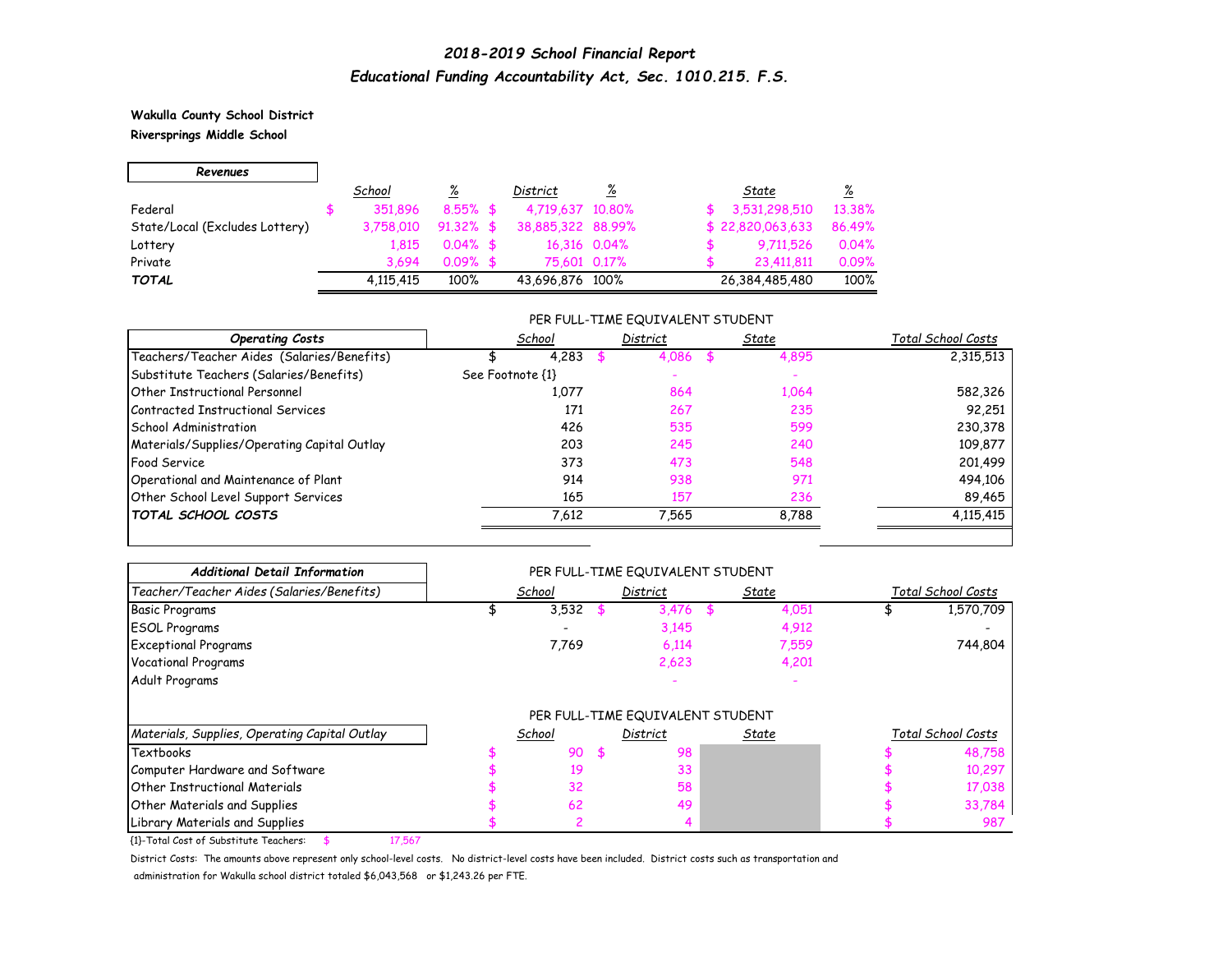**Wakulla County School District Wakulla Institute**

Г

| Revenues                       |         |             |                   |                       |                            |
|--------------------------------|---------|-------------|-------------------|-----------------------|----------------------------|
|                                | School  | ℅           | District          | $\frac{\%}{\sqrt{2}}$ | <u>%</u><br>State          |
| Federal                        | 68.252  | $7.88\%$ \$ | 4,719,637 10,80%  |                       | 13.38%<br>3,531,298,510    |
| State/Local (Excludes Lottery) | 796.228 | $91.89%$ \$ | 38,885,322 88,99% |                       | \$22,820,063,633<br>86.49% |
| Lottery                        | 179     | $0.02\%$ \$ |                   | 16,316 0.04%          | 0.04%<br>9.711,526         |
| Private                        | 1.805   | $0.21\%$ \$ |                   | 75,601 0.17%          | 0.09%<br>23,411,811        |
| <b>TOTAL</b>                   | 866.464 | 100%        | 43,696,876 100%   |                       | 100%<br>26,384,485,480     |

### PER FULL-TIME EQUIVALENT STUDENT

| <b>Operating Costs</b>                      | School           | District | State | Total School Costs |
|---------------------------------------------|------------------|----------|-------|--------------------|
| Teachers/Teacher Aides (Salaries/Benefits)  | 9,858            | 4.086    | 4,895 | 526.726            |
| Substitute Teachers (Salaries/Benefits)     | See Footnote {1} |          |       |                    |
| <b>Other Instructional Personnel</b>        | 901              | 864      | 1,064 | 48,140             |
| Contracted Instructional Services           | 400              | 267      | 235   | 21,356             |
| School Administration                       | 2.606            | 535      | 599   | 139,239            |
| Materials/Supplies/Operating Capital Outlay | 692              | 245      | 240   | 36,962             |
| Food Service                                | 384              | 473      | 548   | 20,501             |
| Operational and Maintenance of Plant        | 1,135            | 938      | 971   | 60,665             |
| Other School Level Support Services         | 241              | 157      | 236   | 12,875             |
| <b>TOTAL SCHOOL COSTS</b>                   | 16,217           | 7.565    | 8,788 | 866,464            |

| <b>Additional Detail Information</b>          |        |     | PER FULL-TIME EQUIVALENT STUDENT |       |       |                    |
|-----------------------------------------------|--------|-----|----------------------------------|-------|-------|--------------------|
| Teacher/Teacher Aides (Salaries/Benefits)     | School |     | District                         | State |       | Total School Costs |
| <b>Basic Programs</b>                         | 7,082  |     | 3,476                            |       | 4,051 | 210,827            |
| <b>ESOL Programs</b>                          |        |     | 3,145                            |       | 4,912 |                    |
| <b>Exceptional Programs</b>                   | 13,352 |     | 6,114                            |       | 7,559 | 315,899            |
| <b>Vocational Programs</b>                    |        |     | 2,623                            |       | 4,201 |                    |
| Adult Programs                                |        |     |                                  |       |       |                    |
|                                               |        |     | PER FULL-TIME EQUIVALENT STUDENT |       |       |                    |
| Materials, Supplies, Operating Capital Outlay | School |     | District                         | State |       | Total School Costs |
| Textbooks                                     | 198    | \$. | 98                               |       |       | 10,575             |
| Computer Hardware and Software                | 119    |     | 33                               |       |       | 6,384              |
| <b>Other Instructional Materials</b>          | 206    |     | 58                               |       |       | 11,003             |
| <b>Other Materials and Supplies</b>           | 168    |     | 49                               |       |       | 9,000              |
| Library Materials and Supplies                |        |     |                                  |       |       |                    |

{1}-Total Cost of Substitute Teachers: \$ 1,773

District Costs: The amounts above represent only school-level costs. No district-level costs have been included. District costs such as transportation and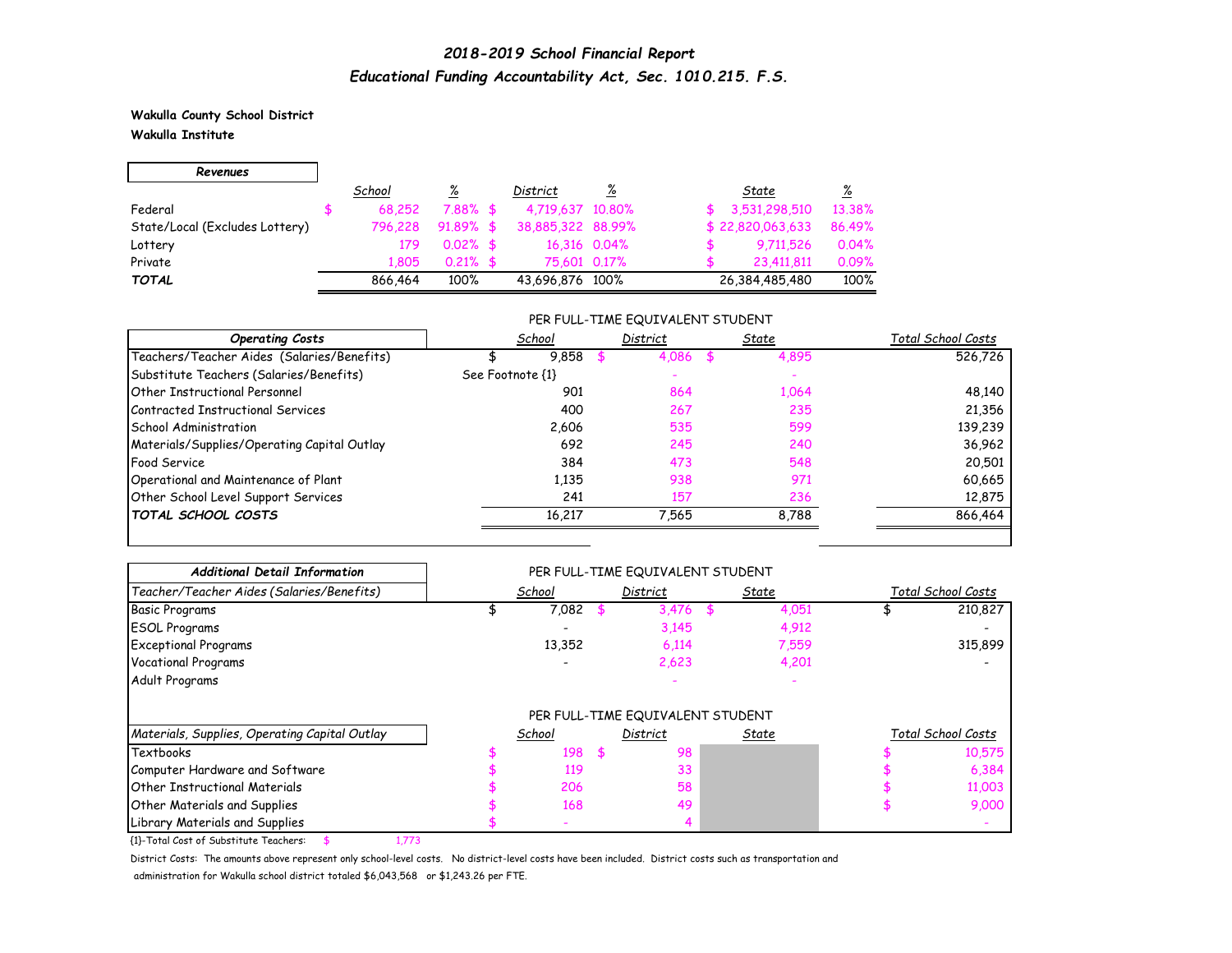### **Wakulla County School District Crawfordville Elementary**

| Revenues                       |           |              |                   |              |                  |          |
|--------------------------------|-----------|--------------|-------------------|--------------|------------------|----------|
|                                | School    | ℅            | District          | <u>%</u>     | State            | <u>%</u> |
| Federal                        | 591,406   | $15.07\%$ \$ | 4,719,637 10,80%  |              | \$3,531,298,510  | 13.38%   |
| State/Local (Excludes Lottery) | 3.320.926 | 84.60% \$    | 38,885,322 88,99% |              | \$22,820,063,633 | 86.49%   |
| Lottery                        | 1.894     | $0.05\%$ \$  |                   | 16,316 0.04% | 9.711,526        | 0.04%    |
| Private                        | 11.357    | $0.29%$ \$   | 75,601 0.17%      |              | 23,411,811       | 0.09%    |
| <b>TOTAL</b>                   | 3,925,583 | 100%         | 43,696,876 100%   |              | 26,384,485,480   | 100%     |

### PER FULL-TIME EQUIVALENT STUDENT

| <b>Operating Costs</b>                      | School           |     | District | State | Total School Costs |
|---------------------------------------------|------------------|-----|----------|-------|--------------------|
| Teachers/Teacher Aides (Salaries/Benefits)  | 4,029            |     | 4,086    | 4,895 | 2,273,712          |
| Substitute Teachers (Salaries/Benefits)     | See Footnote {1} |     |          |       |                    |
| <b>Other Instructional Personnel</b>        |                  | 766 | 864      | 1,064 | 432,307            |
| Contracted Instructional Services           |                  | 150 | 267      | 235   | 84,714             |
| <b>School Administration</b>                |                  | 365 | 535      | 599   | 206,178            |
| Materials/Supplies/Operating Capital Outlay |                  | 195 | 245      | 240   | 110,070            |
| <b>Food Service</b>                         |                  | 476 | 473      | 548   | 268,692            |
| Operational and Maintenance of Plant        |                  | 833 | 938      | 971   | 470,368            |
| Other School Level Support Services         |                  | 141 | 157      | 236   | 79,542             |
| TOTAL SCHOOL COSTS                          | 6,955            |     | 7.565    | 8.788 | 3.925.583          |

| <b>Additional Detail Information</b>          |        | PER FULL-TIME EQUIVALENT STUDENT |       |       |                    |
|-----------------------------------------------|--------|----------------------------------|-------|-------|--------------------|
| Teacher/Teacher Aides (Salaries/Benefits)     | School | District                         | State |       | Total School Costs |
| <b>Basic Programs</b>                         | 3,377  | $3,476$ \$                       |       | 4,051 | 1,570,464          |
| <b>ESOL Programs</b>                          | 1,863  | 3,145                            |       | 4,912 | 745                |
| <b>Exceptional Programs</b>                   | 7,096  | 6,114                            |       | 7,559 | 702,503            |
| <b>Vocational Programs</b>                    |        | 2,623                            |       | 4,201 |                    |
| Adult Programs                                |        |                                  |       |       |                    |
|                                               |        | PER FULL-TIME EQUIVALENT STUDENT |       |       |                    |
| Materials, Supplies, Operating Capital Outlay | School | District                         | State |       | Total School Costs |
| Textbooks                                     | 83     | \$<br>98                         |       |       | 47,049             |
| Computer Hardware and Software                | 14     | 33                               |       |       | 8,039              |
| <b>Other Instructional Materials</b>          | 54     | 58                               |       |       | 30,315             |
| <b>Other Materials and Supplies</b>           | 44     | 49                               |       |       | 24,667             |
| Library Materials and Supplies                | 9      |                                  |       |       | 4,954              |

{1}-Total Cost of Substitute Teachers: \$ 14,830

District Costs: The amounts above represent only school-level costs. No district-level costs have been included. District costs such as transportation and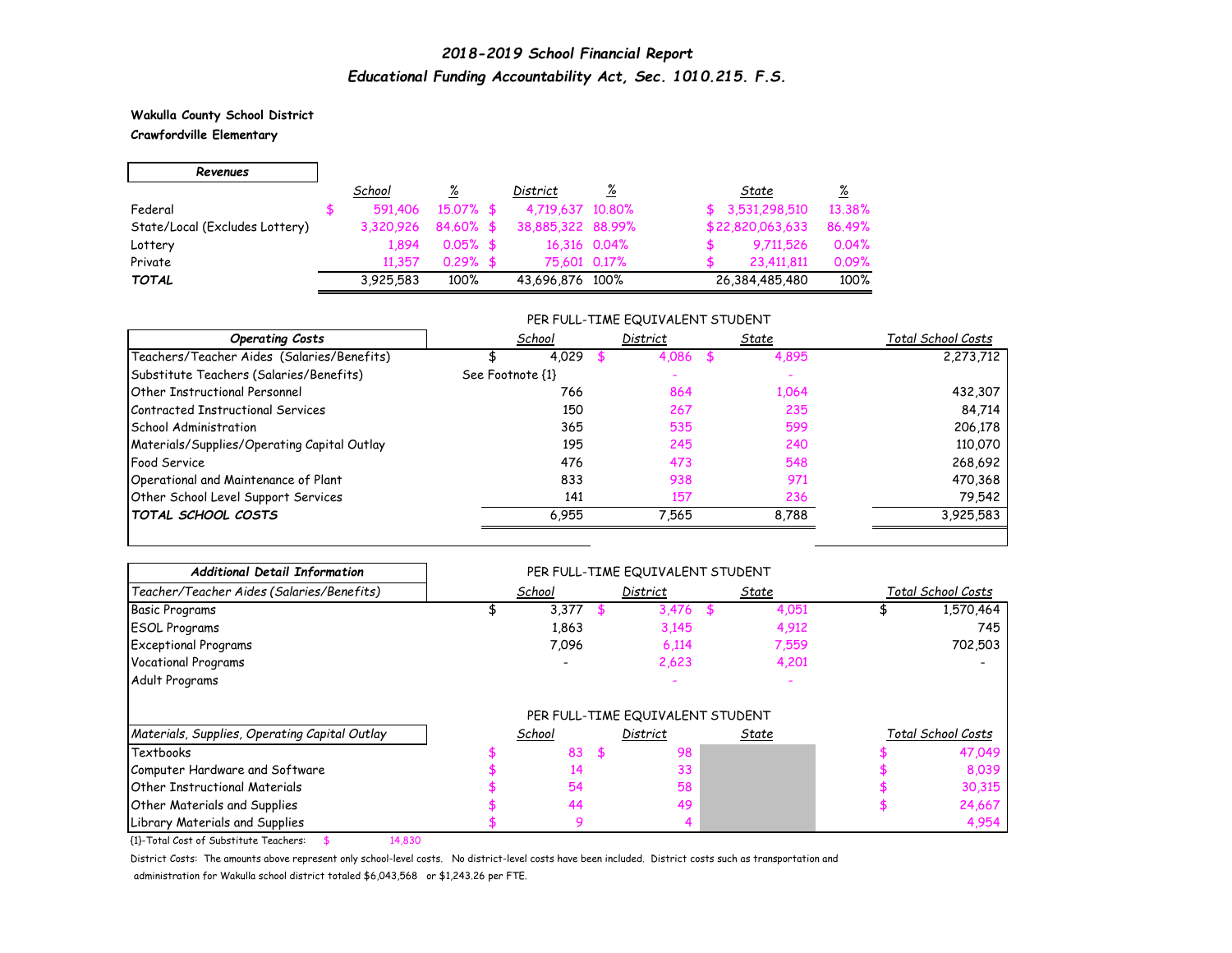**Wakulla County School District Wakulla High School**

 $\blacksquare$ 

| Revenues                       |            |              |                   |              |                            |  |
|--------------------------------|------------|--------------|-------------------|--------------|----------------------------|--|
|                                | School     | ℅            | District          | <u>%</u>     | <u>%</u><br>State          |  |
| Federal                        | 785,220    | $7.73\%$ \$  | 4,719,637 10,80%  |              | 13.38%<br>\$3,531,298,510  |  |
| State/Local (Excludes Lottery) | 9,357,887  | $92.12\%$ \$ | 38,885,322 88.99% |              | \$22,820,063,633<br>86.49% |  |
| Lottery                        | 4.908      | $0.05\%$ \$  |                   | 16,316 0.04% | 0.04%<br>9.711,526         |  |
| Private                        | 9.991      | $0.10\%$ \$  | 75,601 0.17%      |              | 0.09%<br>23.411.811        |  |
| <b>TOTAL</b>                   | 10,158,006 | 100%         | 43,696,876 100%   |              | 100%<br>26,384,485,480     |  |

### PER FULL-TIME EQUIVALENT STUDENT

| <b>Operating Costs</b>                      | School           | District | State | Total School Costs |
|---------------------------------------------|------------------|----------|-------|--------------------|
| Teachers/Teacher Aides (Salaries/Benefits)  | 3.586            | 4.086    | 4,895 | 5,243,143          |
| Substitute Teachers (Salaries/Benefits)     | See Footnote {1} |          |       |                    |
| <b>Other Instructional Personnel</b>        | 920              | 864      | 1,064 | 1,344,609          |
| Contracted Instructional Services           | 389              | 267      | 235   | 569,520            |
| <b>School Administration</b>                | 385              | 535      | 599   | 563,339            |
| Materials/Supplies/Operating Capital Outlay | 307              | 245      | 240   | 449,093            |
| <b>Food Service</b>                         | 262              | 473      | 548   | 382,542            |
| Operational and Maintenance of Plant        | 929              | 938      | 971   | 1,358,759          |
| Other School Level Support Services         | 169              | 157      | 236   | 247,001            |
| <b>TOTAL SCHOOL COSTS</b>                   | 6,947            | 7.565    | 8,788 | 10,158,006         |

| <b>Additional Detail Information</b>          |        | PER FULL-TIME EQUIVALENT STUDENT |       |                    |
|-----------------------------------------------|--------|----------------------------------|-------|--------------------|
| Teacher/Teacher Aides (Salaries/Benefits)     | School | District                         | State | Total School Costs |
| <b>Basic Programs</b>                         | 3,333  | $3,476$ \$                       | 4,051 | 3,573,166          |
| <b>ESOL Programs</b>                          | 3,365  | 3,145                            | 4,912 | 7,807              |
| <b>Exceptional Programs</b>                   | 5,340  | 6,114                            | 7,559 | 1,262,340          |
| <b>Vocational Programs</b>                    | 2,640  | 2,623                            | 4,201 | 399,830            |
| Adult Programs                                |        |                                  |       |                    |
|                                               |        | PER FULL-TIME EQUIVALENT STUDENT |       |                    |
| Materials, Supplies, Operating Capital Outlay | School | <b>District</b>                  | State | Total School Costs |
| Textbooks                                     | 118    | \$<br>98                         |       | 172,611            |
| Computer Hardware and Software                | 60     | 33                               |       | 87,360             |
| Other Instructional Materials                 | 78     | 58                               |       | 113,363            |
| <b>Other Materials and Supplies</b>           | 52     | 49                               |       | 75,759             |
| Library Materials and Supplies                |        |                                  |       | 4,183              |

{1}-Total Cost of Substitute Teachers: \$ 31,970

District Costs: The amounts above represent only school-level costs. No district-level costs have been included. District costs such as transportation and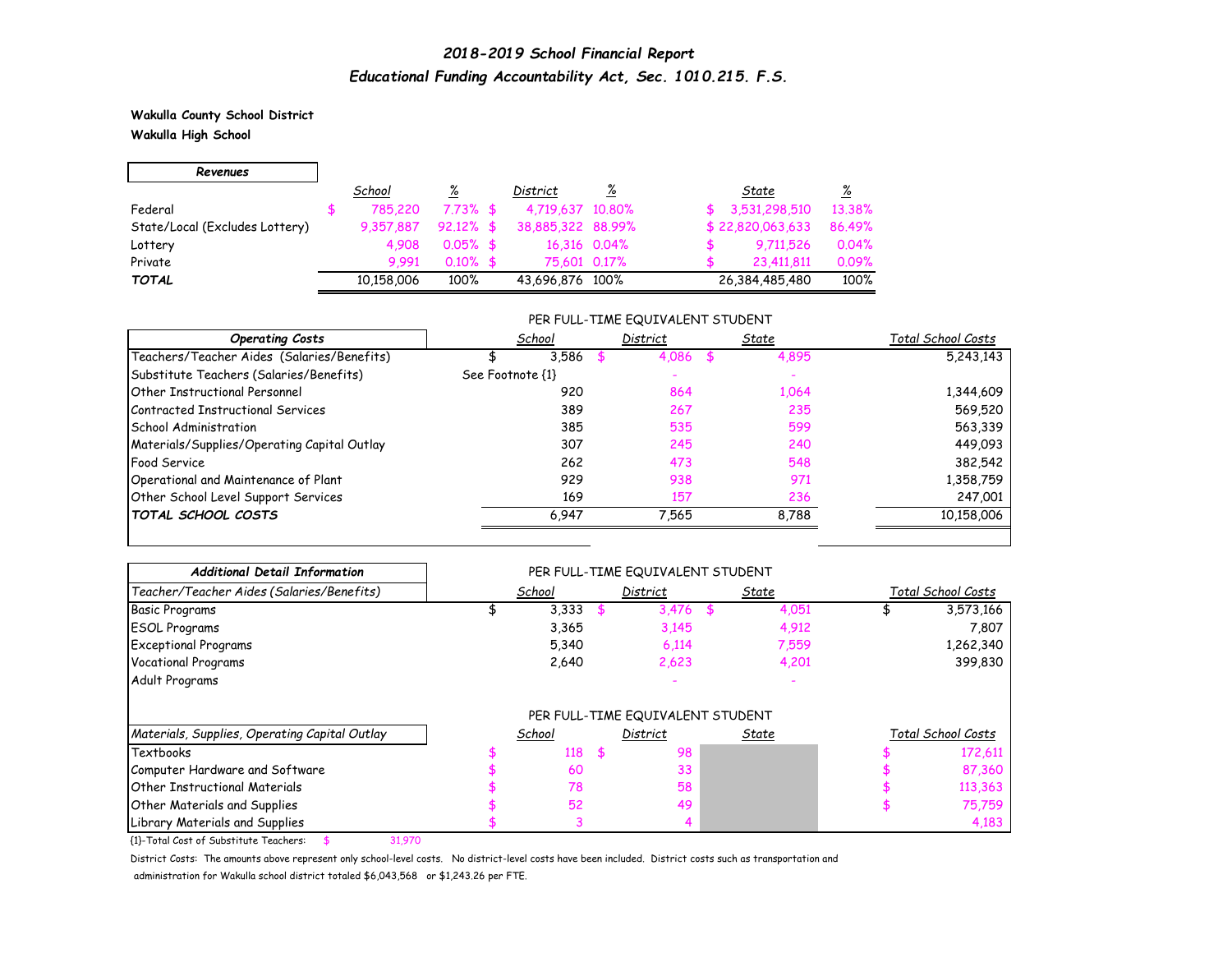**Wakulla County School District Wakulla Middle School**

 $\blacksquare$ 

| Revenues                       |           |              |                   |              |                  |          |
|--------------------------------|-----------|--------------|-------------------|--------------|------------------|----------|
|                                | School    | ℅            | District          | <u>%</u>     | State            | <u>%</u> |
| Federal                        | 367.657   | $9.47\%$ \$  | 4,719,637 10,80%  |              | \$3,531,298,510  | 13.38%   |
| State/Local (Excludes Lottery) | 3,511,282 | $90.40\%$ \$ | 38,885,322 88,99% |              | \$22,820,063,633 | 86.49%   |
| Lottery                        | 1.703     | $0.04\%$ \$  |                   | 16,316 0.04% | 9.711,526        | 0.04%    |
| Private                        | 3.466     | $0.09%$ \$   | 75.601 0.17%      |              | 23,411,811       | 0.09%    |
| <b>TOTAL</b>                   | 3,884,108 | 100%         | 43,696,876 100%   |              | 26,384,485,480   | 100%     |

### PER FULL-TIME EQUIVALENT STUDENT

| <b>Operating Costs</b>                      | School           | District | State | Total School Costs |
|---------------------------------------------|------------------|----------|-------|--------------------|
| Teachers/Teacher Aides (Salaries/Benefits)  | 4.046            | 4.086    | 4,895 | 2,052,405          |
| Substitute Teachers (Salaries/Benefits)     | See Footnote {1} |          |       |                    |
| Other Instructional Personnel               | 851              | 864      | 1,064 | 431,534            |
| Contracted Instructional Services           | 157              | 267      | 235   | 79,898             |
| School Administration                       | 663              | 535      | 599   | 336,551            |
| Materials/Supplies/Operating Capital Outlay | 225              | 245      | 240   | 114,034            |
| <b>Food Service</b>                         | 435              | 473      | 548   | 220,729            |
| Operational and Maintenance of Plant        | 1,122            | 938      | 971   | 569,099            |
| Other School Level Support Services         | 157              | 157      | 236   | 79,858             |
| <b>TOTAL SCHOOL COSTS</b>                   | 7,656            | 7.565    | 8.788 | 3,884,108          |

| <b>Additional Detail Information</b>          |        |     | PER FULL-TIME EQUIVALENT STUDENT |       |                    |
|-----------------------------------------------|--------|-----|----------------------------------|-------|--------------------|
| Teacher/Teacher Aides (Salaries/Benefits)     | School |     | District                         | State | Total School Costs |
| <b>Basic Programs</b>                         | 3,777  |     | $3,476$ \$                       | 4,051 | 1,583,636          |
| <b>ESOL Programs</b>                          | 4,311  |     | 3,145                            | 4,912 | 3,966              |
| <b>Exceptional Programs</b>                   | 5,335  |     | 6,114                            | 7,559 | 464,803            |
| <b>Vocational Programs</b>                    |        |     | 2,623                            | 4,201 |                    |
| Adult Programs                                |        |     |                                  |       |                    |
|                                               |        |     | PER FULL-TIME EQUIVALENT STUDENT |       |                    |
| Materials, Supplies, Operating Capital Outlay | School |     | District                         | State | Total School Costs |
| Textbooks                                     | 109    | \$. | 98                               |       | 55,363             |
| Computer Hardware and Software                |        |     | 33                               |       | 8,546              |
| Other Instructional Materials                 | 52     |     | 58                               |       | 26,138             |
| <b>Other Materials and Supplies</b>           | 47     |     | 49                               |       | 23,987             |
| Library Materials and Supplies                |        |     |                                  |       | 3,694              |

{1}-Total Cost of Substitute Teachers: \$ 6,673

District Costs: The amounts above represent only school-level costs. No district-level costs have been included. District costs such as transportation and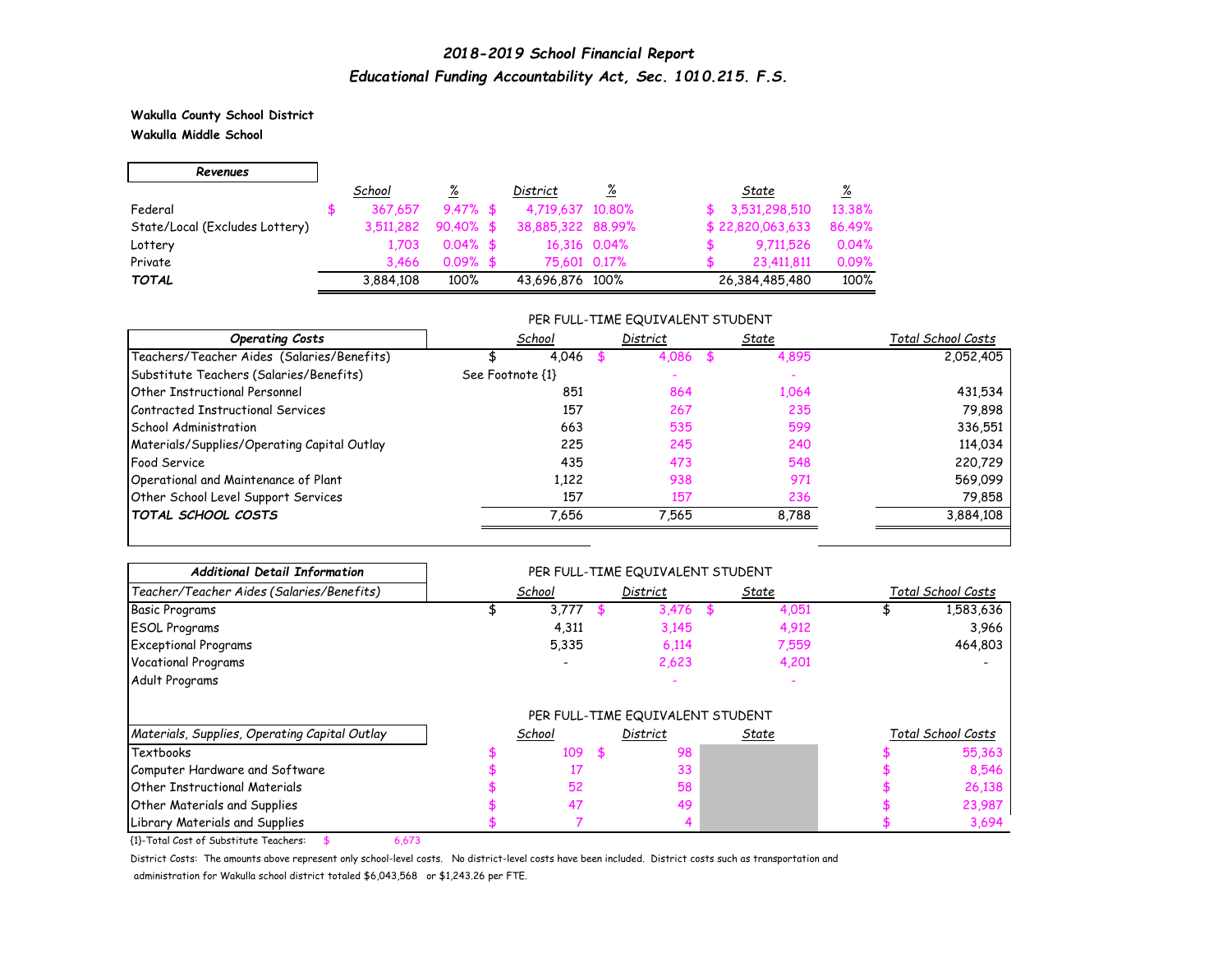**Wakulla County School District Shadeville Elementary**

| Revenues                       |           |              |                   |              |                  |          |
|--------------------------------|-----------|--------------|-------------------|--------------|------------------|----------|
|                                | School    | ℅            | District          | <u>%</u>     | State            | <u>%</u> |
| Federal                        | 712.296   | $16.20\%$ \$ | 4,719,637 10,80%  |              | 3,531,298,510    | 13.38%   |
| State/Local (Excludes Lottery) | 3,670,553 | $83.49%$ \$  | 38,885,322 88,99% |              | \$22,820,063,633 | 86.49%   |
| Lottery                        | 2.018     | $0.05\%$ \$  |                   | 16,316 0.04% | 9.711,526        | 0.04%    |
| Private                        | 11,608    | $0.26\%$ \$  | 75,601 0.17%      |              | 23,411,811       | 0.09%    |
| <b>TOTAL</b>                   | 4.396.475 | 100%         | 43,696,876 100%   |              | 26,384,485,480   | 100%     |

### PER FULL-TIME EQUIVALENT STUDENT

| <b>Operating Costs</b>                      | School           | District | State | Total School Costs |
|---------------------------------------------|------------------|----------|-------|--------------------|
| Teachers/Teacher Aides (Salaries/Benefits)  | 4.046            | 4.086    | 4,895 | 2,432,924          |
| Substitute Teachers (Salaries/Benefits)     | See Footnote {1} |          |       |                    |
| <b>Other Instructional Personnel</b>        | 742              | 864      | 1,064 | 446,039            |
| Contracted Instructional Services           | 158              | 267      | 235   | 94,704             |
| School Administration                       | 498              | 535      | 599   | 299,358            |
| Materials/Supplies/Operating Capital Outlay | 216              | 245      | 240   | 129,914            |
| Food Service                                | 631              | 473      | 548   | 379,126            |
| Operational and Maintenance of Plant        | 859              | 938      | 971   | 516,498            |
| Other School Level Support Services         | 163              | 157      | 236   | 97,912             |
| <b>TOTAL SCHOOL COSTS</b>                   | 7,313            | 7.565    | 8.788 | 4,396,475          |

| <b>Additional Detail Information</b>          |        | PER FULL-TIME EQUIVALENT STUDENT |       |       |                    |
|-----------------------------------------------|--------|----------------------------------|-------|-------|--------------------|
| Teacher/Teacher Aides (Salaries/Benefits)     | School | District                         | State |       | Total School Costs |
| <b>Basic Programs</b>                         | 3,416  | 3,476                            |       | 4,051 | 1,655,088          |
| <b>ESOL Programs</b>                          |        | 3,145                            |       | 4,912 |                    |
| <b>Exceptional Programs</b>                   | 6,660  | 6,114                            |       | 7,559 | 777,836            |
| <b>Vocational Programs</b>                    |        | 2,623                            |       | 4,201 |                    |
| Adult Programs                                |        |                                  |       |       |                    |
|                                               |        | PER FULL-TIME EQUIVALENT STUDENT |       |       |                    |
| Materials, Supplies, Operating Capital Outlay | School | District                         | State |       | Total School Costs |
| Textbooks                                     | 77     | \$<br>98                         |       |       | 46,392             |
| Computer Hardware and Software                | 35     | 33                               |       |       | 21,236             |
| <b>Other Instructional Materials</b>          | 57     | 58                               |       |       | 34,168             |
| <b>Other Materials and Supplies</b>           | 47     | 49                               |       |       | 28,118             |
| Library Materials and Supplies                |        |                                  |       |       |                    |

{1}-Total Cost of Substitute Teachers: \$ 16,905

District Costs: The amounts above represent only school-level costs. No district-level costs have been included. District costs such as transportation and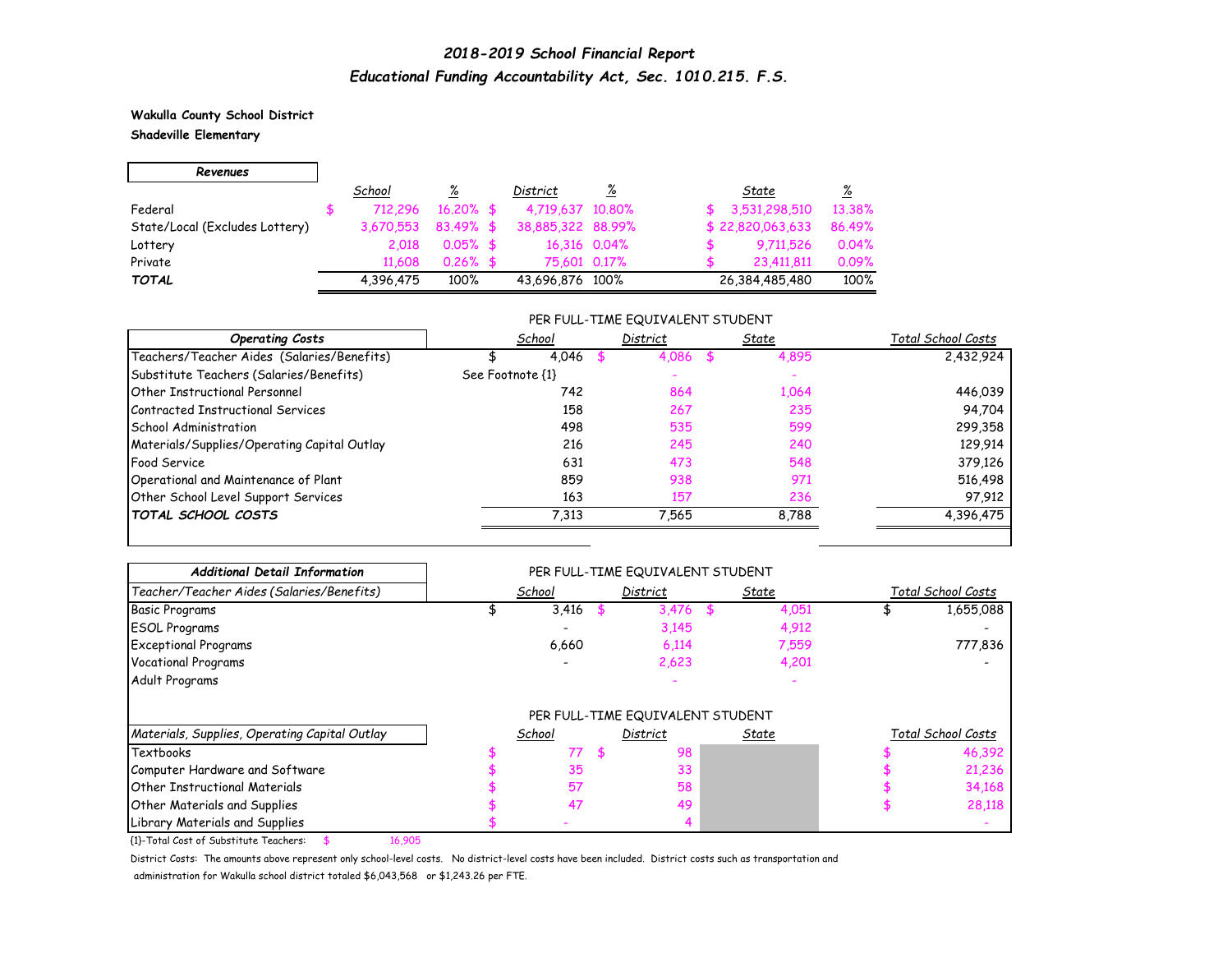### **Wakulla County School District Riversink Elementary**

 $\blacksquare$ 

| Revenues                       |           |              |                   |              |                  |          |
|--------------------------------|-----------|--------------|-------------------|--------------|------------------|----------|
|                                | School    | ℅            | District          | <u>%</u>     | State            | <u>%</u> |
| Federal                        | 533.421   | $15.41\%$ \$ | 4,719,637 10,80%  |              | 3,531,298,510    | 13.38%   |
| State/Local (Excludes Lottery) | 2.913.138 | $84.13\%$ \$ | 38,885,322 88,99% |              | \$22,820,063,633 | 86.49%   |
| Lottery                        | 1.509     | $0.04\%$ \$  |                   | 16,316 0.04% | 9.711,526        | 0.04%    |
| Private                        | 14.571    | $0.42\%$ \$  | 75,601 0.17%      |              | 23,411,811       | 0.09%    |
| <b>TOTAL</b>                   | 3,462,639 | 100%         | 43,696,876 100%   |              | 26,384,485,480   | 100%     |

### PER FULL-TIME EQUIVALENT STUDENT

| <b>Operating Costs</b>                      | School           | District | State | Total School Costs |
|---------------------------------------------|------------------|----------|-------|--------------------|
| Teachers/Teacher Aides (Salaries/Benefits)  | 4,222            | 4,086    | 4,895 | 1,897,567          |
| Substitute Teachers (Salaries/Benefits)     | See Footnote {1} |          |       |                    |
| <b>Other Instructional Personnel</b>        | 1.028            | 864      | 1,064 | 462,262            |
| Contracted Instructional Services           | 157              | 267      | 235   | 70,476             |
| School Administration                       | 461              | 535      | 599   | 207,277            |
| Materials/Supplies/Operating Capital Outlay | 242              | 245      | 240   | 108,935            |
| <b>Food Service</b>                         | 569              | 473      | 548   | 255,817            |
| Operational and Maintenance of Plant        | 909              | 938      | 971   | 408,579            |
| Other School Level Support Services         | 115              | 157      | 236   | 51,726             |
| <b>TOTAL SCHOOL COSTS</b>                   | 7.703            | 7,565    | 8,788 | 3,462,639          |

| <b>Additional Detail Information</b>          |        | PER FULL-TIME EQUIVALENT STUDENT |       |       |                    |
|-----------------------------------------------|--------|----------------------------------|-------|-------|--------------------|
| Teacher/Teacher Aides (Salaries/Benefits)     | School | District                         | State |       | Total School Costs |
| <b>Basic Programs</b>                         | 3,417  | 3,476                            |       | 4,051 | 1,277,941          |
| <b>ESOL Programs</b>                          |        | 3,145                            |       | 4,912 |                    |
| <b>Exceptional Programs</b>                   | 8,209  | 6,114                            |       | 7,559 | 619,626            |
| <b>Vocational Programs</b>                    |        | 2,623                            |       | 4,201 |                    |
| Adult Programs                                |        |                                  |       |       |                    |
|                                               |        | PER FULL-TIME EQUIVALENT STUDENT |       |       |                    |
| Materials, Supplies, Operating Capital Outlay | School | District                         | State |       | Total School Costs |
| Textbooks                                     | 97     | \$<br>98                         |       |       | 43,746             |
| Computer Hardware and Software                | 20     | 33                               |       |       | 8,825              |
| <b>Other Instructional Materials</b>          | 75     | 58                               |       |       | 33,594             |
| <b>Other Materials and Supplies</b>           | 51     | 49                               |       |       | 22,771             |
|                                               |        |                                  |       |       | 2,298              |

{1}-Total Cost of Substitute Teachers: \$ 8,504

District Costs: The amounts above represent only school-level costs. No district-level costs have been included. District costs such as transportation and